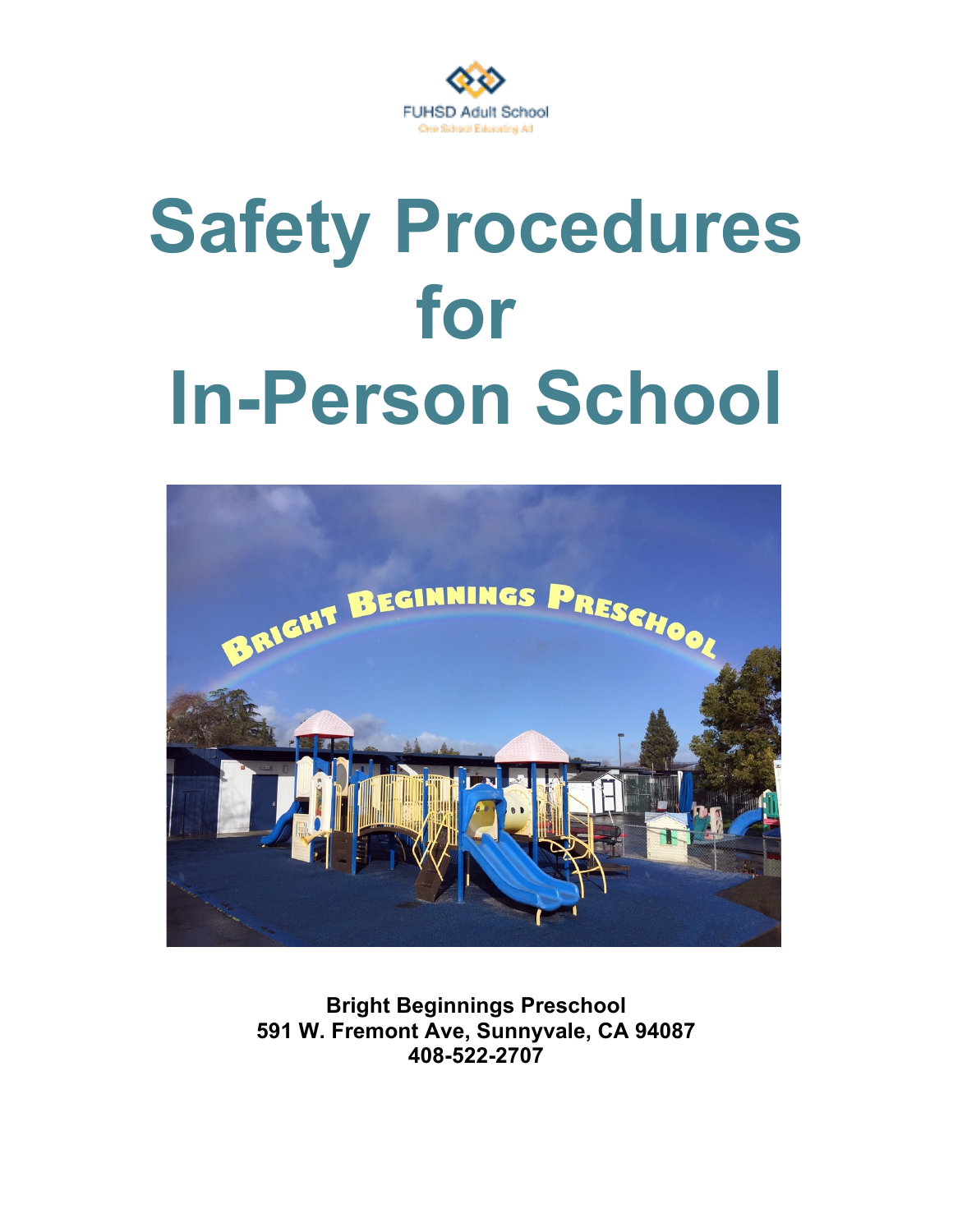## **Health Screening Procedures**

- Children and staff will be screened for COVID-19 before entering the school. The screening will involve:
	- o Screening questions
	- o Temperature check
- Anyone self-reporting symptoms or with a temperature of 100 degrees Fahrenheit or above will not be admitted to school
- Teachers will visually monitor children during the school day for any symptoms
- Anyone exhibiting symptoms will be isolated (supervised and cared for by teacher/office staff) until they are picked up to go home
- Guidance from the local health department will be followed with any possible exposure



# **Physical Distancing**

- Teachers are expected to maintain a physical distance of 6 feet from each other.
- Keeping physical distance from children is ok when close proximity is not needed.
- There will be times in our classroom when this is not possible, and we will utilize proximity to appropriately respond to your child's needs

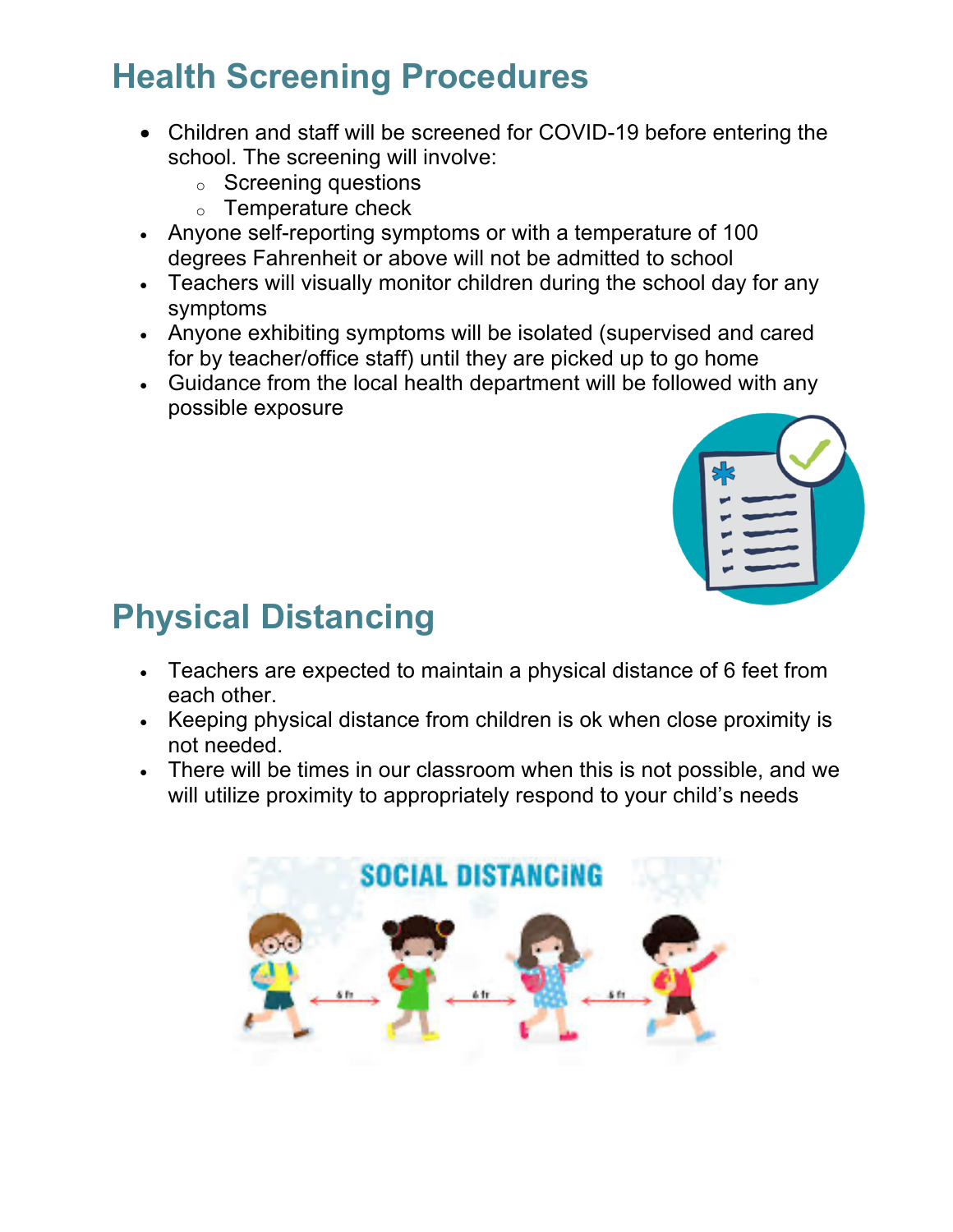#### **Drop Off Procedures**

- 1. Daily COVID-19 Health Check: Parent will complete form that is emailed to them. Form must be submitted before child can attend class.
- 2. Arrive: You and your child put on masks before getting out of the car
- 3. Check-in: Check in at the assigned gate
- 4. Distancing: Maintain 6 ft of social distancing
- 5. Sign-in: Sign in your child.
- 6. Staff will escort your child to their classroom
- 7. Sanitizer: Hand sanitizer will be used upon entry
- 8. Cubby: Children will put all their supplies in their designated cubby

#### **Pick Up Procedures**

- 1. Masks: All adults will wear masks before getting out of car.
- 2. Arrival: The parent will arrive at the gate
- 3. Distancing: Maintain 6 ft of social distancing while waiting
- 4. Retrieval: Staff will bring child out to parent
- 5. Sign-Out: The parent will sign their child out
- 6. Sanitizer: Hand sanitizer will be given to the exiting child